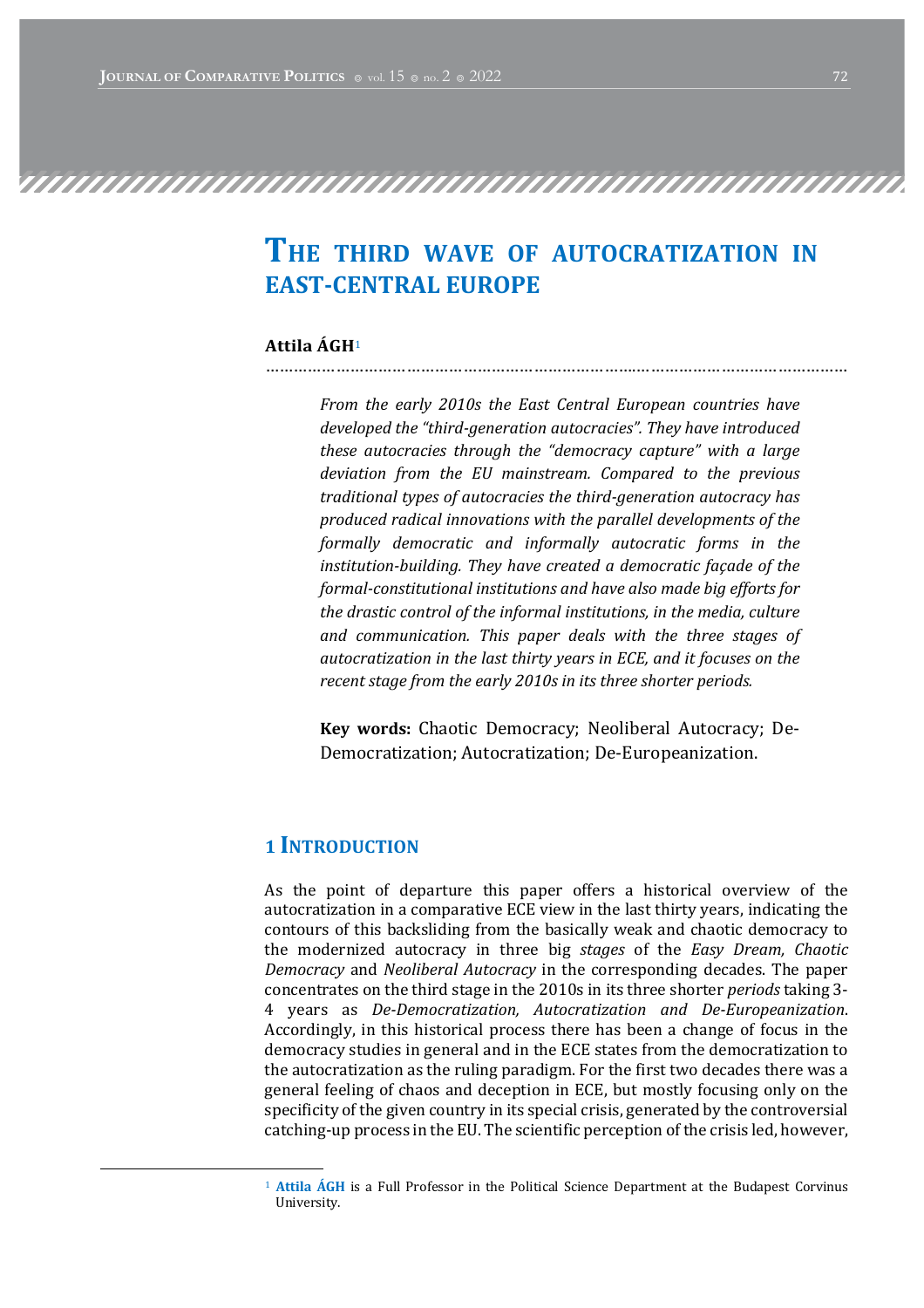to the recognition of the common ECE failures in the Europeanization and Democratization process by discussing the naïve hopes in the first stage and the resentment in the second stage of the chaotic early democracies. More and more the reasons of the ECE common diversion from the mainstream EU developments were discovered in these "crisis studies", while the emphasis was shifted to the new features of autocratization, hence this new turn to autocratization was described and systematized in the 2010s. With the emerging autocratization the change of paradigms between the democracy studies and the "autocracy studies" was completed. Thus, in the third stage by the early 2020s both the controversial history of the early Eastern enlargement and the systemic features of the new autocracies have been formulated into a common theory (V-Dem 2021; Lührmann 2021; Merkel and Lührmann 2021), focusing on the new ECE autocracies in their increasing confrontation with the EU mainstream.<sup>2</sup>

After discussing the first topic of "crisis studies" in democratization as the derailment of Europeanization in ECE in the first two stages, this paper turns to the second topic, to the autocratization in ECE, to the third stage in its three periods. First, it will present the ECE failure in the management of the global fiscal crisis due to their missing competitiveness and the emergence of the hybrid regimes in the early 2010s as *De-Democratization*, since in the first period the constitutional foundations of democracy were attacked and weakened. Second, the rise of elected autocracies in the mid-2010s as *Autocratization* with a deepening process of oligarchization based on the politico-business networks in the formal and informal institutions with their efforts to complete the autocratization. Third, the shaky consolidation of these new autocracies in the late 2010s has deepened the Core-Periphery Divide as an open confrontation of the ECE countries with the EU in the recent period of *De-Europeanization*. However, the ongoing triple global crisis has provoked a creative crisis in the EU history, and its crisis management has produced a basic change in the EU. This new turn in the EU has given a good platform also for the *new systemic change* in ECE going through the "hell" of autocratization to the sustainable democracies in the 2020s.<sup>3</sup>

In this regional framework, this paper indicates out that Hungary has been the classical or model case of this controversial transformation process, although the other ECE countries might have performed "better" in the autocratization in some special fields. The Orbán regime has completed the state capture in these three periods, and it has performed the political capture of all social fields in several steps as a "stealthy putsch", so the Hungarian case offers itself as the worst-case scenario for the deeper analysis of the autocratization. Altogether, this paper tries to provide the concept on the comparative autocratization in the Eastern periphery of the EU, as a turn to zombie democracy. This concept of

 $2$  This is the first part of a longer paper, the second part on Hungary will be published later. The theory of the third-generation autocracy has been elaborated in the V-Dem Institute (2021), but its historical itinerary has not been described in it consecutive stages so far. Therefore, to discover the ECE historical itinerary this paper has elaborated a periodization of the autocratization based on the European Studies about the ECE region. In overviewing the ECE literature I refer above all to the books and papers written by the ECE scholars on this process as a regional self-test, by also offering a wider view from the international scholarship. I have published extensively on the ECE autocratization in general, and on the Hungarian case in particular, see my recent books (Agh 2019a, 2021) and papers (Agh 2016, 2019b, 2020a, 2020b). <sup>3</sup> From the recent "decline of democracy" literature, see for instance Bayer and Wanat (2021), CoE

 $(2020a, 2021b)$ , Coman and Volintiru  $(2021)$ , Ghodsee and Orenstein  $(2021)$ , Higgins  $(2021)$ , Kochenov and Dimitrovs (2021), Lovec et al. (2021), Maurice (2021), Sabatini and Berg (2021). This literature of library size has been presented and discussed in my above-mentioned publications.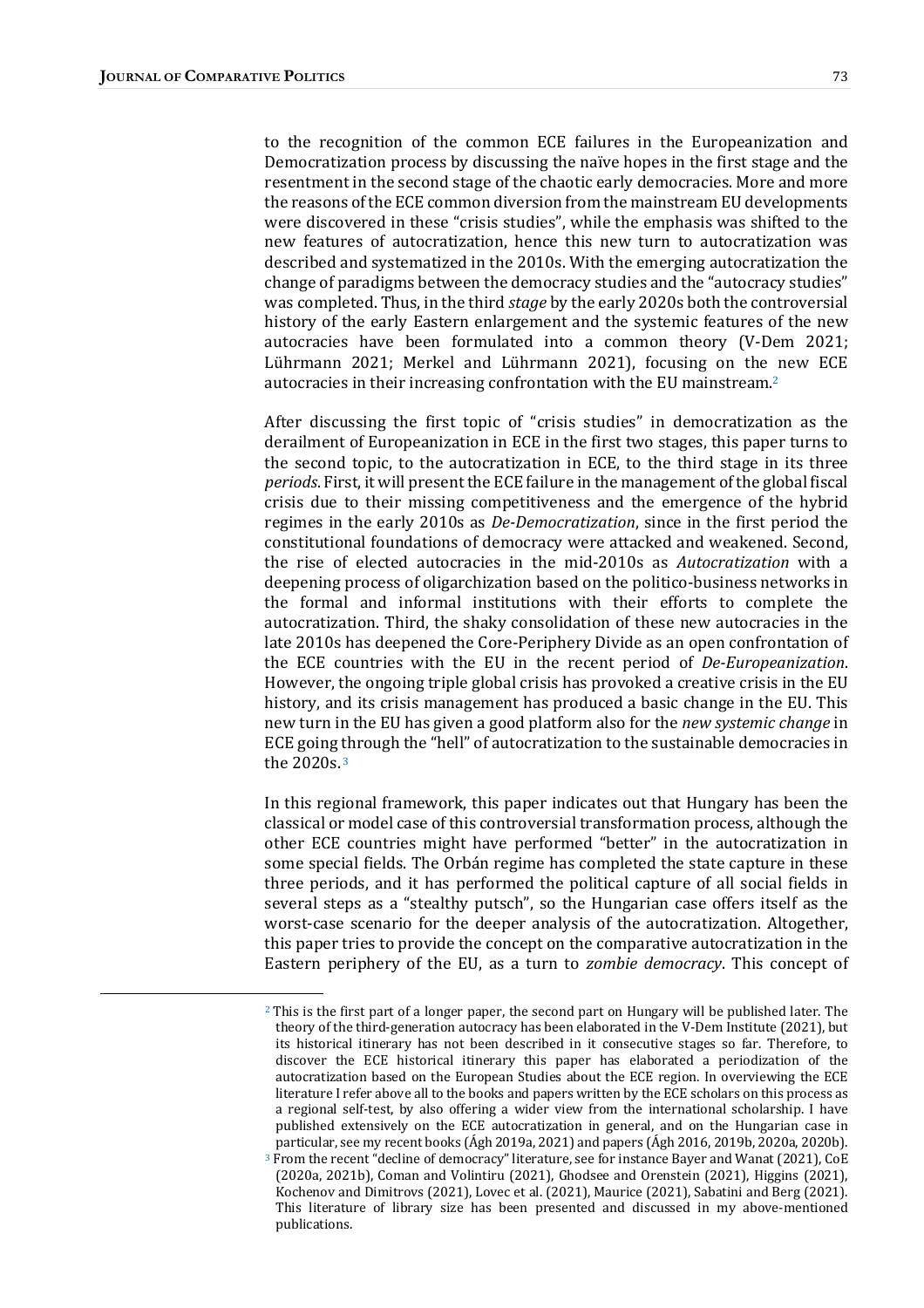autocratization gives the hope of provoking a discussion on this topic. Finally, this reconceptualization leads to the conclusion about the radical reforms of the EU in the management of the triple global crisis, which not only offers, but in fact necessitates the *redemocratization* in ECE.

#### 2 THE COMMON ECE ITINERARY LEADING TO THE ELECTED **AUTOCRACIES IN THE 2010S**

The twin project of the Europeanization and Democratization in ECE has advanced in three stages of the Easy Dream, Chaotic Democracy and Neoliberal Autocracy in an increasing drift from the mainstream EU development with the drastically changing popular narratives and scholarly concepts. Briefly, in the first stage, after the collapse of the previous regime there was a euphoria as an Easy Dream about the "Return to Europe", about the rapid and easy catching up process. In the second stage there was an increasing deception in the *Chaotic* Democracy, with a rising popular cognitive dissonance between the general ideas of the EU membership and its concrete policy processes managed by the new elites. After the backsliding of democracy this tension in the third stage has led to the emergence of Neoliberal Autocracy as the elected autocracies with the derailment from the mainstream European developments. The imported neoliberalism, resulting in a deepening Centre-Periphery gap between the old and new member states, has generated a dependent development not only in the economic, but in the socio-political system, too. And the long march through "the valley of tears" - in Dahrendorf's term - the ECE has reached its most painful stage in early 2020s with the failure of the twin goals of Europeanization and Democratization.4

In this three-stage ECE development the first one in the nineties – called usually as democratic transition - was conceived in the concept of the path dependence  $("geography is density").$  It appeared in its positive, early version and suggested a quick process in Europeanization and Democratization, both internationally and domestically as the easy dream scenario. This democratic transition was conceived as a quick process managed basically from inside and stimulated from outside, at world system level as part of global democratization, but under the conditions of Europeanization, Domestically, there was an even more optimistic variety of the path dependence with the slogan of "Return to Europe", since supposedly the Central European countries preserved their European heritage and were diverted from it only by the Soviet empire, therefore they will return to Europe quickly and without any pain. From the EU side the Copenhagen criteria for the accession were cast also in the terms of the positive path dependence, and they were hopelessly mistaken without indicating its lengthy process in some stages, although the danger of the reverse wave mentioned already by Huntington.

This path dependence concept was more and more questioned in the second stage and was given up in the third stage switching to the concept of the worldsystem initiated changes. Therefore, the discovery of the deep reasons for the ECE divergence from the EU mainstream needs a reconceptualization of democratization/autocratization studies in ECE. In the 2000s there were already

<sup>&</sup>lt;sup>4</sup> The criticism of the ECE autocracies has closely related to that of neoliberalism in the joint presentation of neoliberal autocracies see Berman (2021), Cody (2017), Dale and Fabry (2018), Kofas (2021), Lebow (2019), Means and Slater (2019) and Shields (2013).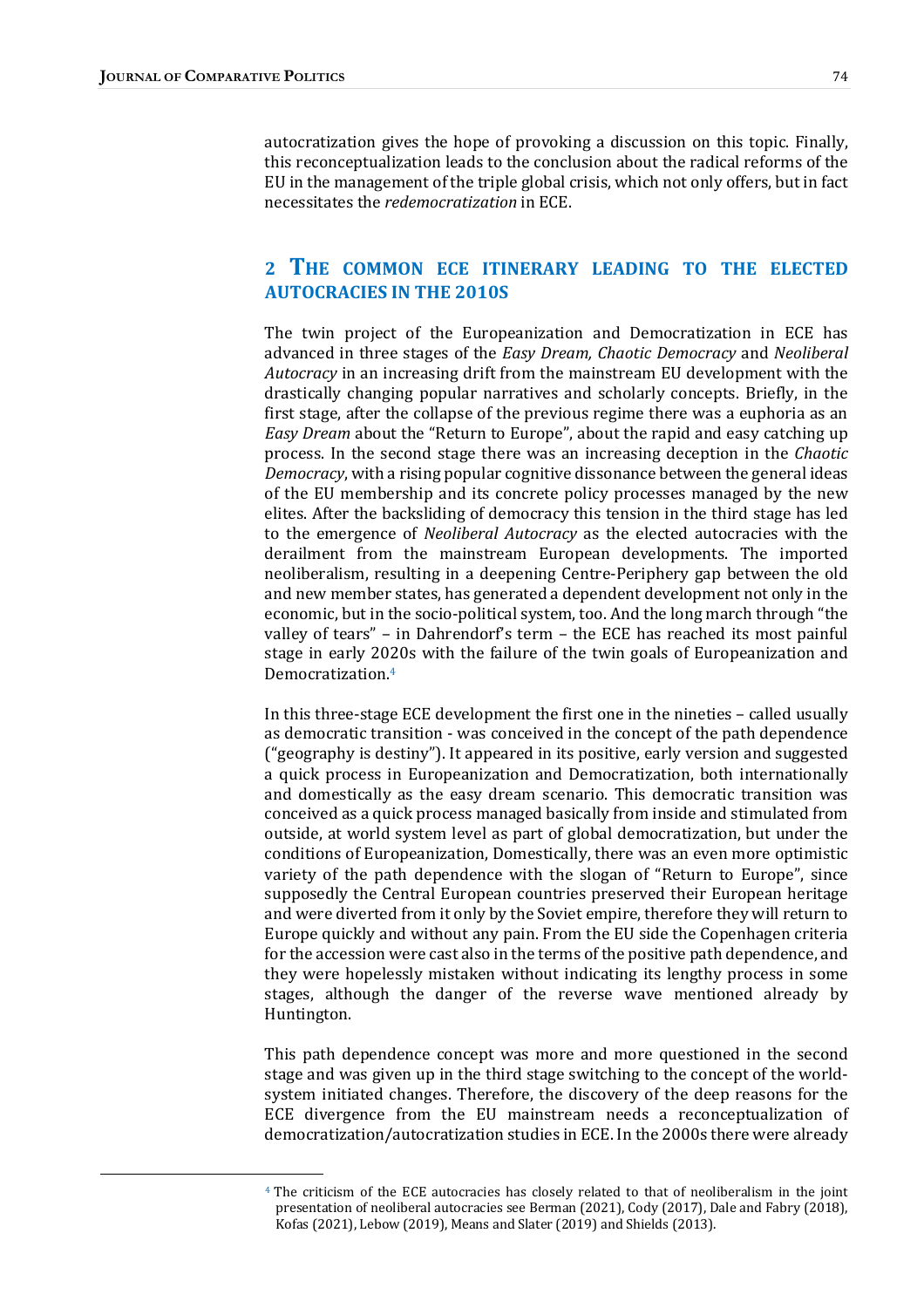various theories for the failure of the catching-up process with regular references to the globalization process. Path dependence was still mentioned in the analysis of Europeanization and Democratization, but this time the "alienation" of the ECE region from the EU mainstream seemed to be the cumulated result of its " negative" historical heritage. This concept has proved to be misleading because in fact the failure of catching up has mostly been the product of the special neoliberal way of Europeanization. Thus, in the 2010s there was a process of systematization in the ECE studies with a turn from the path dependence to the world-system-based theorization, parallel with the conceptual change from the democratization to the neoliberal autocratization.

After the conceptual trap of the evolutionary or linear development of democratization within the EU, that has haunted the EU literature for decades, there is a need for the reconceptualization based on the new paradigm of autocratization as the continuous decline of democracy since 2010. This "easy dream scenario" with facilitating role of the EU in the democratic transition was dominant in the nineties despite the increasing difficulties and was resuscitated to some extent by the expectations of the EU membership in the early 2000s. The Western approach was double-faced already in the nineties since there was a clash between the scenarios of the enlightened Westerners like Dahrendorf and the neoliberal prophets like Fukuyama. While Fukuyama preached the inevitable and final victory of liberalism throughout the world, Dahrendorf already pointed out that this was a lengthy process of about sixty years with several  $-$  legalpolitical, economic and social - consecutive changes. The optimistic scenario of the quick evolutionary development suffered from the credibility crisis in the second stage, reaching the opposite conclusion of the ECE scenario in the late 2000s, when the path dependence approach came back with a vengeance from the negative side as the eternal fate of the European periphery. Hence, the collapse of credibility in the short democratic transition and the widespread deception in the systemic change was indeed a relatively quick process due to the cumulated social and human deficit in the first two decades.

For sure, the first theoretical reaction to the decline of democracy in ECE was the return to the good old common-sense about path dependence negatively in the second stage. This was also the typical Western fallacy as the usual polite accusation or tough stigmatization of the ECE citizens for this crisis of democracy. Supposedly, they were still "unmature" for democracy, although allegedly the West did everything to promote democracy in the East. Altogether, there was a strange ambivalence between these two extreme approaches for decades. Officially, in the EU documents the positive external effect of Europeanization has been emphasized, whereas domestically, in the popular mind the negative path dependence in the decline of Democratization has become the dominant approach. This paper endeavours to outline both approaches in a more nuanced way, with their positive and negative sides by supporting the "recombination" approach, meaning the synthesis of the old and new elements into "a social world in which various domains were not integrated coherently" (Stark 1996, 994).

This switch from the positive/optimistic to the negative/pessimistic version of the path dependence approach indicates the radical changes in the world system and the intensive effect of the "running globalization" in ECE. So, it must be emphasized that with the increasing waves of globalization the external influence has played a more and more direct and intensive role as the radical external challenge for all regions, much more in the late  $20<sup>th</sup>$  century than in the case of the former world-system changes. Therefore, in my view, the two big global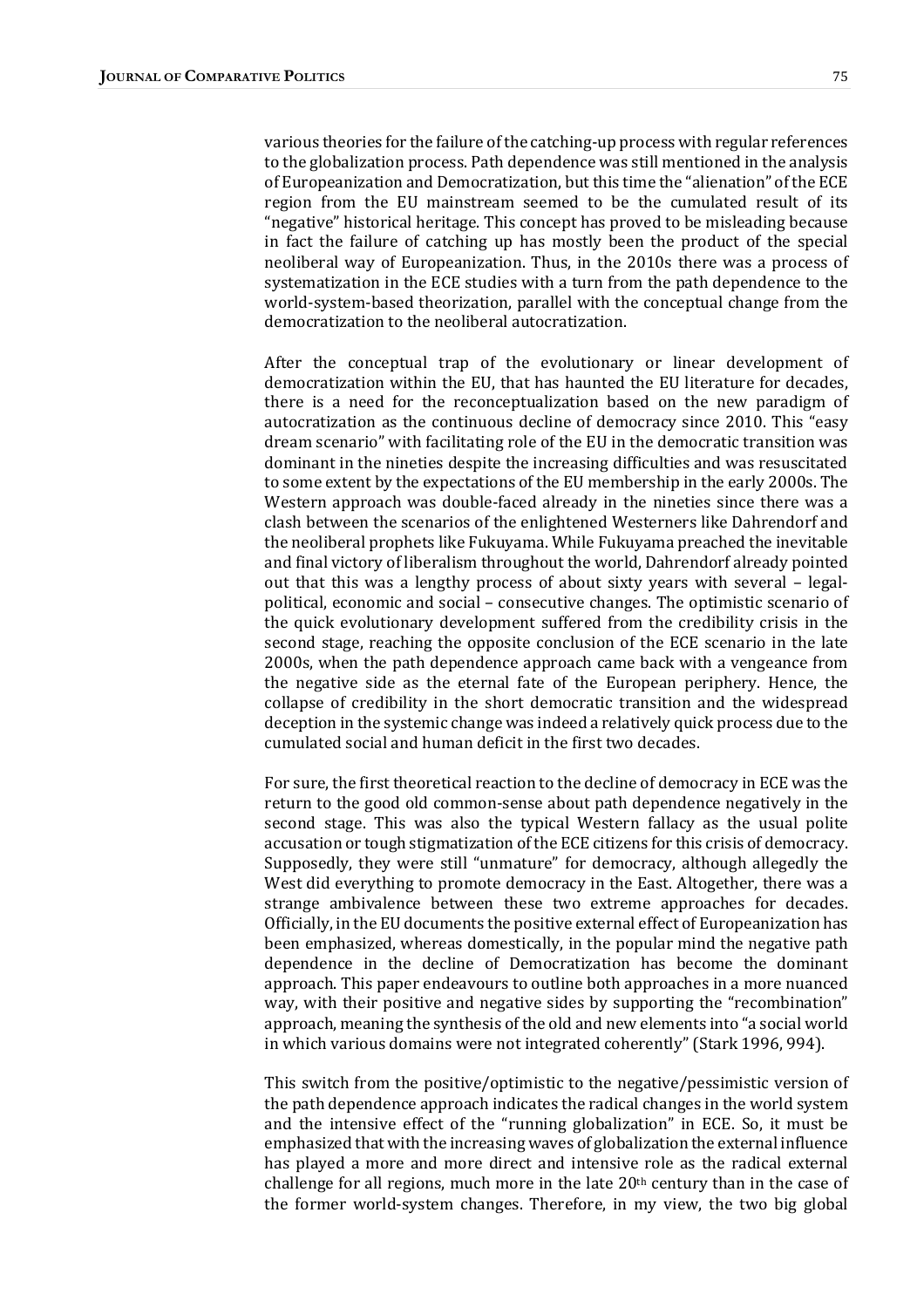crises – the fiscal crisis from the late  $2000s$  and the triple crisis from the early 2020s – have been the great turning points in the contemporary EU history, and especially in the ECE history. No doubt that the full picture about these global crises for the workings of the EU also needs the discovery of their internal mechanism. In the first case of global crises the failure of the crisis management based on the neoliberal principle produced the crisis of crisis management in the late 2000s generating the autocratization from the early 2010s. In the second case of global crises the management of the triple of global crisis in the early 2020 has led to the fundamental reform of the EU that necessitates the redemocratization in ECE.

Namely, in the second stage of *Chaotic Democracy* the failure of Europeanization after twenty years generated a deep deception, culminating at the outbreak of the global fiscal crisis. The elite deception and the popular dissatisfaction produced the collapse of the Europeanization cum Democratization scenario after the global fiscal crisis that showed the weak resilience of the new member states. It caused a drastic change in the popular narratives, the dominant EU-centric democratization narrative lost its credibility in the 2000s and the traditional nation-centric narrative as a successful political myth of reinventing the past - in a somewhat "modernized" form - became the dominant narrative instead, with many cognitive dissonances in the public opinion. The increasing cognitive dissonance can be explained with the terms of the diffuse and specific support in the Easton concept, in which the *diffuse* refers to the support of the entire political system and the *specific* to that of specific public policies. Based on this conceptual construct, the general-symbolical narrative about the EU has not been shaken in ECE by the failure of the catching-up process due to the long-term tradition of the European identity in ECE, despite its clash with the particular-policy narratives, causing an increasing cognitive dissonance.

Altogether, from the ECE side, the euphoria about the collapse of the Bipolar World System hides away that after the collapse of the Soviet empire the ECE states were in fact in a social and political vacuum, and they were defenceless against the Western "invasion" both in its positive and negative meaning. Therefore, the starting point was, in plain terms, that the West reconquered the East. It was such a benevolent process that disguised the penetration of the Western neoliberal economy switching the East to another dependence, although it was less damaging, and more encouraging and promising. This paper briefly presents the controversial process of the neoliberal economic integration of ECE that has also been essentially a socio-political process of disintegration, as it has been discovered in the recent years during the crisis of the neoliberal universe. Accordingly, due to this discovery of the controversial effect in the Europeanization, there has been a shift from the dominance of the path dependence concept to the global systemic change concept. The first one has put the blame for this EU divergence entirely on the ECE region's "backwardness" by stigmatising Central Europe, but the second one has recognized that the comparative regional weakness and the late arrival has just given the opportunity for the neoliberal Economic Europe to reconquer the East and to build up a system of dependent, "low-wage-low skill economy", generating social deficit and socio-political polarization. Altogether, "EU economic integration, together with globalisation, has been allowed to run amok through our societies" (Liddle 2016, 3).

In the early 2010s, after the failure of management of the global financial crisis, there was a quick change of paradigms in the European Studies. The Western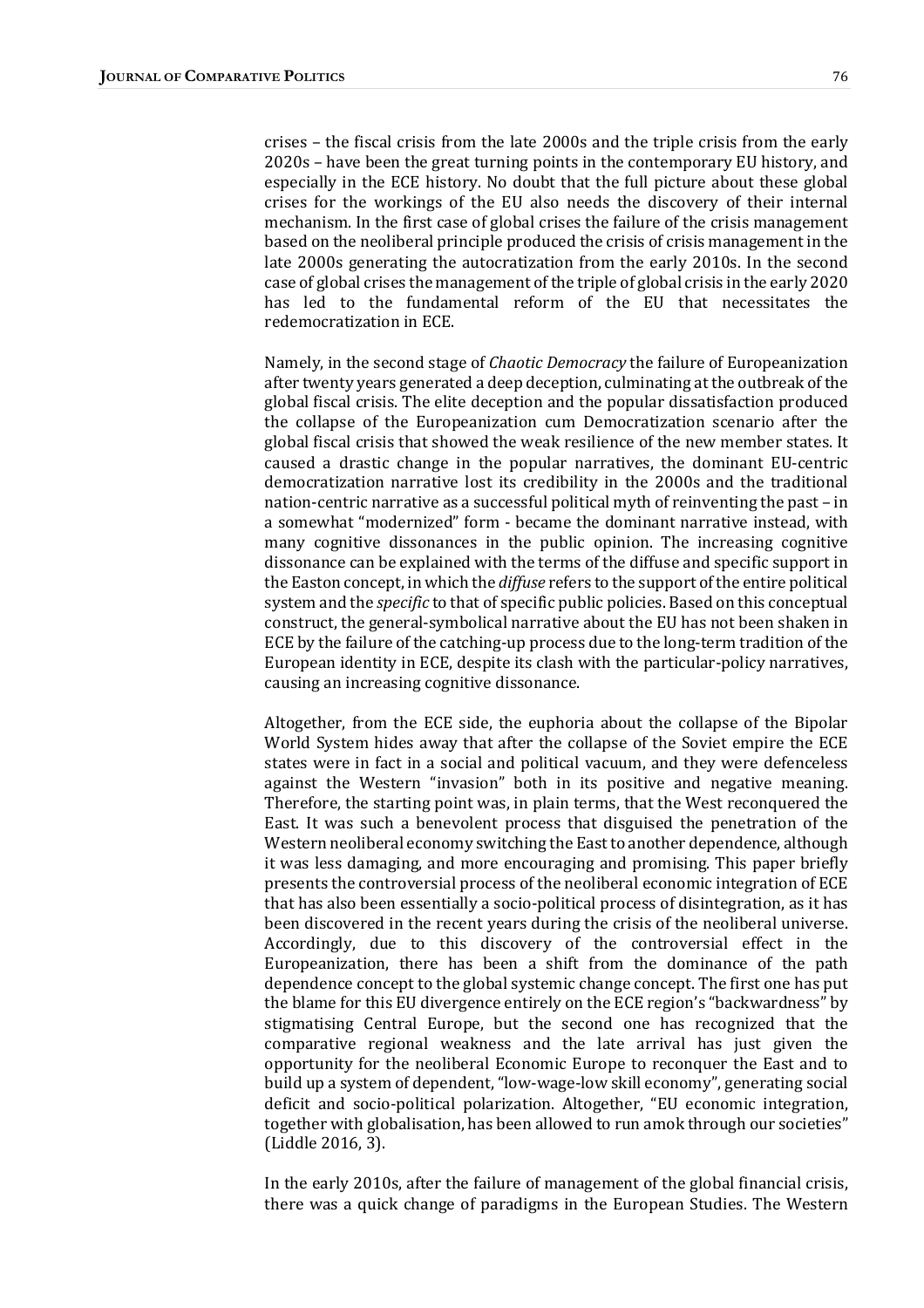criticism of the aggressive neoliberalism has become the main trend both globally and regionally. The EU history has been rewritten with its three chief actors in the policy triangle of the Economic, Social and Political Europe. The leading EU-based research institutes – Eurofound and European Trade Union Institute (ETUI) have pointed out that the main reason of the ECE divergence from the EU mainstream has been the dominance of the neoliberal Economic Europe, generating social deficit and provoking autocratization. This "disintegration" of the EU has been discussed and it has been amply theorized since the early  $2010s$  by the big Brussels-based institutes  $-$  European Policy Centre (EPC), Centre for European Public Policy (CEPS) and Bruegel – preparing the crisis management of the triple crisis to a great extent. This concept has also been the general background of the new analysis of the ECE developments. In the third stage of *Neoliberal Autocracy* in the ECE development the criticism of the neoliberal economic invasion to the new member states has become the mainstream trend in the ECE theories, first in the West, and much later in the "East", in the ECE countries themselves,

Consequently, the deeper economic and social reasons of the decline of democracy and the weak competitiveness in ECE have basically been discovered only in the third stage. The workings of the neoliberal Economic Europe have been discovered with the recombinant socio-political system in the global fiscal crisis management. Due to this critical EU approach the deconsolidation became a fashionable term in the 2010s. Namely, this democracy backsliding comes from the economic history of the EU, from its new dependency structure creating deep social and political polarization in ECE. This third stage of ECE development, as the process of reconceptualization from the dominance of path dependence to that of the global changes, will be discussed below in its three short periods based on the internal transformation of the EU through the relationships of Economic, Social and Political Europe, leading to the creative crisis in the early 2020s.

#### 3 THE DIVERGING PERIODS OF ECE FROM THE EU MAINSTREAM IN **THE 2010S**

In the euphoric days of the accession of ECE countries the convergence was the basic term, but later the divergence between the East and West has become deeper and wider and its recognition in the EU has been hopelessly delayed. Finally, in the turmoil since the early 2010s three periods can be distinguished with the deepening socio-economic and political crisis in ECE that will be discussed as the De-Democratization, Autocratization and De-Europeanization periods. In plain terms, the De-Democratization period was "destructive" or "negative" by ruining the foundations of democracy, the Autocratization period was "constructive" and "positive" by building a new political system, and finally, the De-Europeanization period was "offensive" and "conflict-seeking" representing the interests of this newly emerged autocratic system against the EU. The *first* period was framed by the failed effort for the fiscal crisis management in the EU that was a prolonged process with its peak of the eurocrisis in the early 2010s. The global fiscal crisis was also the first big historical test of the missing crisis resilience in ECE and the end of its "convergence dream" (Darvas 2014). It was also the borderline in democracy studies between the first and second period, between the decline of democracy and the emerging new systemic features of the autocratization. The World Bank issued a warning already in the early 2010s that the "Convergence Machine" in the EU did not work in this period of the deep socio-economic crisis. Accordingly, the warning about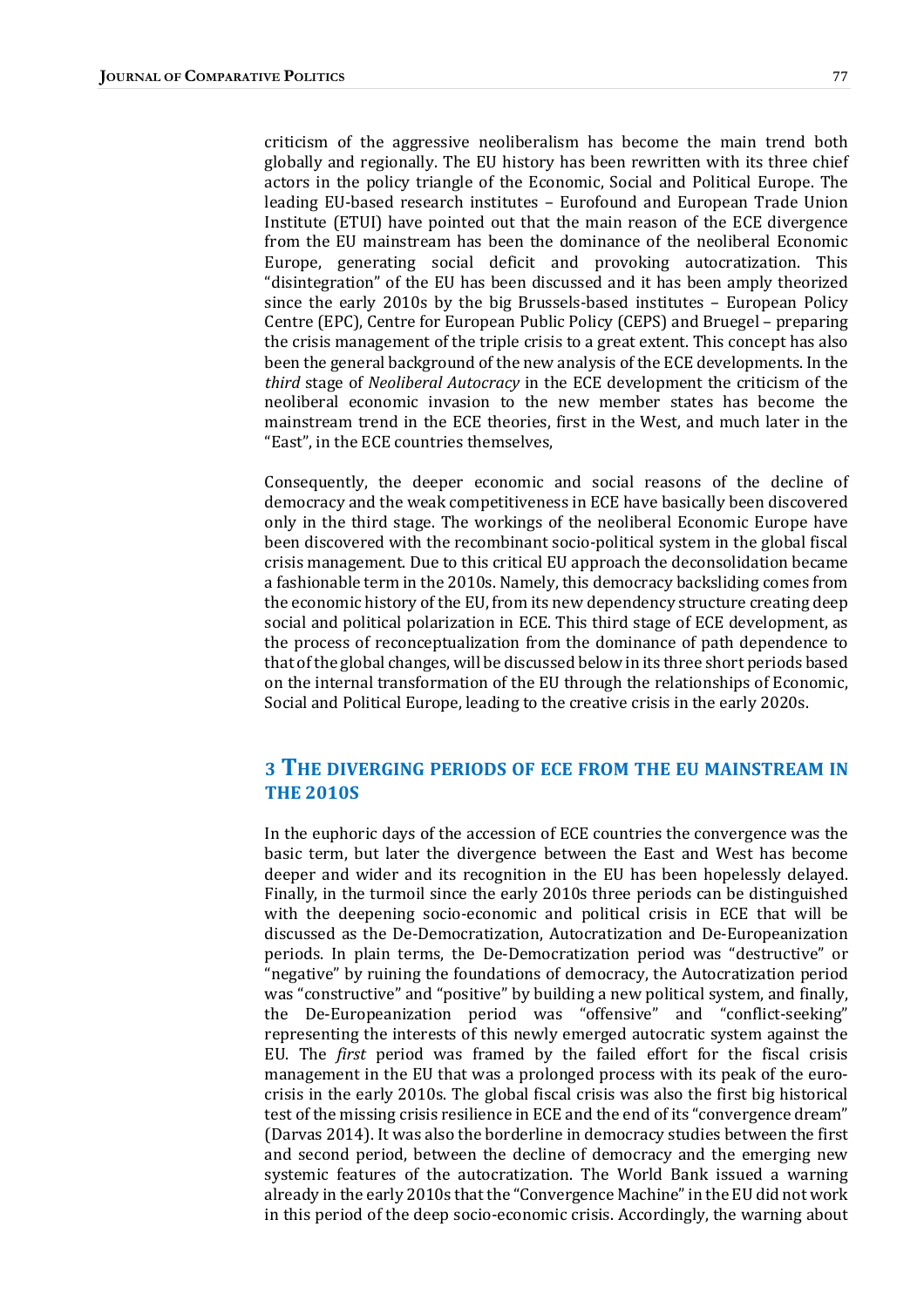the political reverse wave was indicated clearly also by the ranking institutes -EPC and CEPS -, but in vain. In the early 2010s the critical voices about the new ECE legal-political developments and the missing EU reaction were echoed also by many experts. When analysing the "unhappy EU" in the process of the failed global crisis management, the warning was raised with justification that "if major institutions of liberal democracy in one member state radically deviate from the EU's member states' constitutional traditions, and undermine the rule of law, this is an issue that the EU needs to address directly." (Bugaric 2014, 25). But this EU response did not happen, although the leading EPC experts coined the term and theory about Fragmented Europe and raised the call for the "Re-unite EUrope" (Emmanouilidis 2018).

The ECE decline of democracy as De-Democratization, as the serious case of deviation from the mainstream EU developments was formulated first by the Tavares Report passed by the European Parliament on 3 July 2013 with a large majority. This Report was the first important EU document on the decline of democracy in ECE. The Tavares Report asked for organizing a "Copenhagen Commission" in the Hungarian case, but it was set in an all-European context because the Report requested "the establishment of a new mechanism to ensure compliance by all Member States with the common values enshrined in Article 2 TEU" (Tavares 2013, 15). As a summary of the first period, The Economist's Democracy Index 2014 already noted that "Democracy has also been eroded across east-central Europe.  $(...)$  although formal democracy in place in the region, much of the substance of democracy, including political culture based on trust, is absent." (EIU 2015, 22). Still, the beginning democracy capture by the emerging autocratic elites in ECE was completely neglected by the EU, and in fact no official action was made.

The first period of democratization literature described the ECE diversion only on its surface, without discussing its deeper reasons, just asking what was missing in ECE from "Europe". This was the first step to overcome the Western fallacy about the "automatism" of civil society, as Gellner  $(1996, 10)$  warned about it: "Civil Society is simply presupposed as inherent attribute of human condition.", and Innes (2014, 90) pointed out that this mature civil society was simply not yet existing in ECE. This step of investigation in ECE was necessary to overview the basic features of divergence between the legal-political and socialcultural matters. The process of emptying the ECE democracy was discussed for instance by the Rupnik-Zielonka  $(2013)$  paper. Basically, for explaining the reasons of "democratic regression", Rupnik and Zielonka put the contrast of formal and informal institutions at the centre of their analysis. They offered fresh approach to the history of democratization by focusing on the contradiction that the big formal-legal constitutional institutions were not supported by the "positive" informal institutions of the mature civil society. Just to the contrary, the "negative" informal institutions, the comprehensive system of "closed party patronage" undermined the big formal institutions and created a lack of transparency in the workings of the political system. Hence, these nontransparent clientele or corruption networks between politics and economy were responsible for the declining democracy.<sup>5</sup>

<sup>&</sup>lt;sup>5</sup> The colonization of civil society may take several forms (see Amnesty International 2015), therefore there has been a large academic literature about "uncivil society" and/or "bad civil society". This paper refers to the "negative" corrupt clientele networks that have dominated over the "positive", democracy-supporting informal institutions in NMS.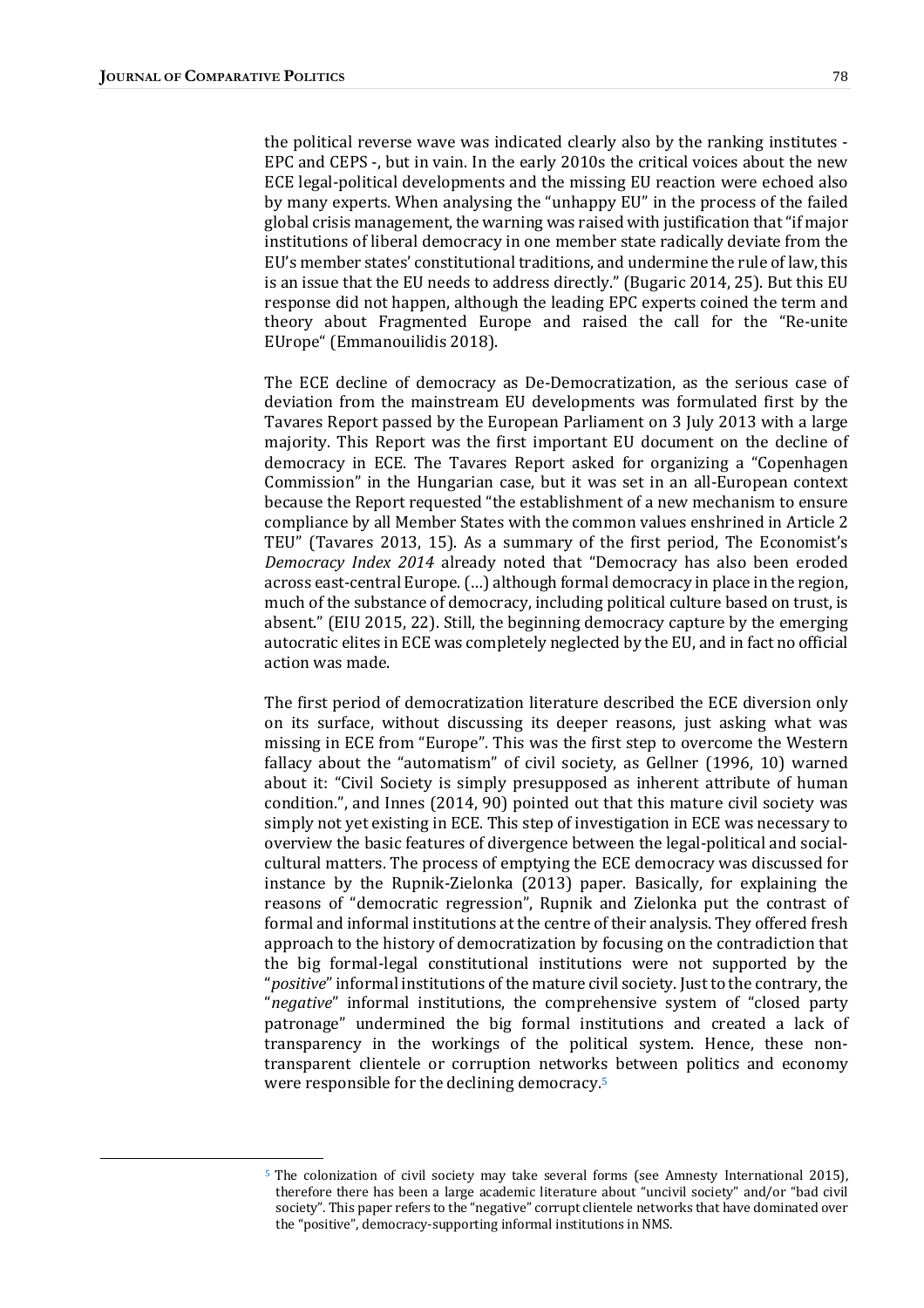Rupnik and Zielonka considered that so far, the "political scientists have devoted considerable attention to the study of formal institutions in the region such as parties, parliaments and courts. However, informal institutions and practices appear to be equally important in shaping and in some cases eroding democracy, and we know little about them." (Rupnik and Zielonka 2013, 3). They pointed out the weaknesses of the former assessments by referring to the simple fact that the political debates across the ECE region missed "the role of informal politics in undermining formal laws and institutions", although the formal democratic institutions "perform differently in different political cultures because of informal codes and habits" (ibid., 12). This new approach in the criticism of the democratization literature in the last two decades opened a new field of analysis by continuing the "recombination" approach and pointing out the false combination of the new big formal institutions based on the EU constitutionalism and the old informal institutions based on the traditional patterns of the political culture: "Over years, students of Central and Eastern Europe have acquired a comprehensive set of data on formal laws and institutions, but their knowledge of informal rules, arrangements, and networks is rudimentary at best." In such a way, the reason for backsliding of democracy in their view was that the "informal practices and structures are particularly potent of Central and Eastern Europe because of the relative weakness of formal practices. Informal practices and networks gain importance when the state is weak, political institutions are undeveloped, and the law is full of loopholes and contradictions." This discussion of the negative informal institutions indicated already the oligarchization as the hard core of autocratization. All in all, they concluded that "cultural anthropologists are probably more suited than political scientists to study social networks." (Rupnik and Zielonka 2013, 13-14).

In the second period, in the mid-2010s the reasons for the democracy crisis were analysed more systematically by pointing towards the emerging system of Autocratization. For instance, Ramona Coman and Luca Tomini specially investigated the development of scholarship on ECE in a Special Issue of *Europe*-Asia Studies and they concluded that the most important issue was "How can we explain the democratic crises in the new member states" (2014, 855). Based on the general trend of democracy decline, they noted that "the Orbán government" in Hungary has attracted the attention of the other European countries and the European Union because of the authoritarian and majoritarian concept of democracy" that was accompanied by a "systemic destruction of checks and balances in the government" (Tomini 2014, 859). This systemic analysis already exposed the process of oligarchization behind the changes of the informal institutions, thus the emergence of oligarchs was in the focus of the emerging autocratization literature in the second period. The ECE literature described the decline of democracy in the conceptual framework of politico-business networks, in general as the historical trajectory from corruption to state capture. When the social policy-based redistribution was replaced systematically with the political elite-based redistribution, this state capture turned to be a "democracy capture" by the ruling elite, since the informal clientele or corruption networks of oligarchs produced a new kind of political system, often called façade democracy. The big formal institutions proved to be "Sand Castles" built on the moving sand, or they were transformed to a mere façade, reducing this new political system to some kind of Potemkin democracy without any transparency. The system of checks and balances was already paralysed, hence finally the ECE countries ceased to be real democracies. It was realized that the corruption in ECE was not marginal phenomenon, but it was the very essence of the kleptocracy system in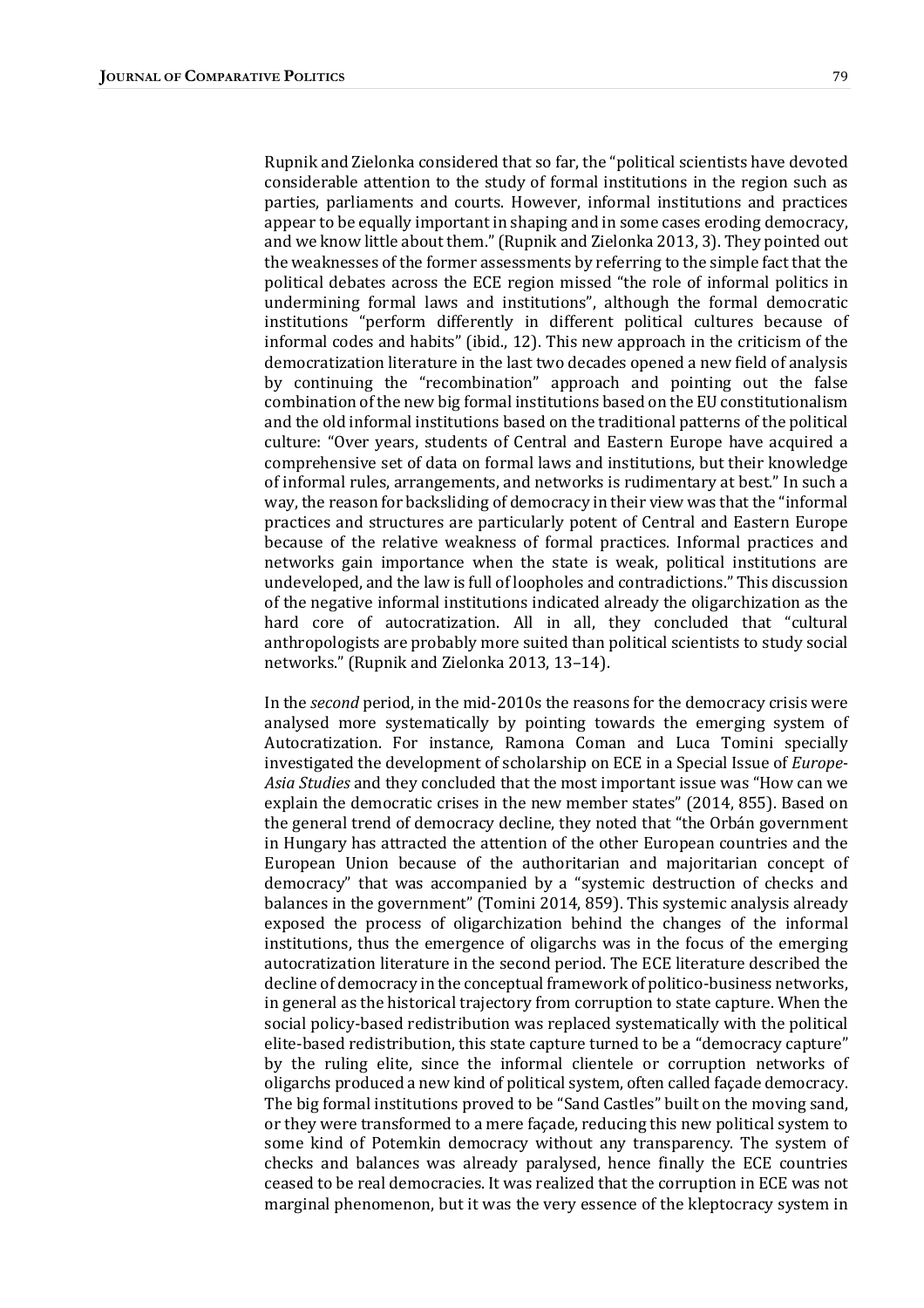the "normal" workings of the Potemkin or facade democracy. This system of power was based *de facto* on the joint politico-business groups with a tight fusion between economy and politics. The social clientele networks formed the subordination pyramid for mutual support and protection in exchange for certain privileges. In sum, the second period in the ECE historical trajectory generated the common systemic deviation in the East from the West with blatant violations of EU values in the Autocratization period.

It was a quagmire of the original scenario for Europeanization and Democratization that finally, in the *third* period turned to *De-Europeanization* with an open conflict with the EU in the deepening Core-Periphery Divide. The ECE political system was usually called politely hybrid democracy, although the term of democracy was used less and less for the ECE states during the 2010s, and in the late 2010s the V-Dem experts introduced the term of "the thirdgeneration autocracies"  $-$  mostly but not exclusively  $-$  for the ECE polities. Paradoxically, in the last years East and West have moved in the opposite direction about the neoliberalism. After the failed crisis management in the early 2010s the mainstream EU turned more and more to the criticism of the neoliberal Economic Europe, and it has resulted in its partial overcoming in the West when the triple global crisis management has begun. Just to the contrary, its building up continued in ECE states that were further weakened by the new global crisis. By the late 2010s the new polity of the neoliberal autocracy emerged in ECE, since the politico-business elite developed a peripheral neoliberal economy with an autocratic political system. It was based on the "unholy alliance" of the multinationals with their "low-wage and low-skill economy" representing the dependency structure and the local autocratic comprador politico-business elite that received protection from the multinationals pressuring their governance to accept the serious violations of EU rules and values in the new autocracies. This unholy alliance has only been disturbed by the triple global crisis and it may be broken by it, as this paper tries to argue in the Conclusion.

Thus, in the *third*, recent period the divergence between the EU mainstream and the ECE region has widened even more, altogether, it has been a clear case of De-Europeanization. The special new polity, the neoliberal autocracy has made serious efforts for its consolidation. This situation has triggered an increasing confrontation between the EU mainstream and ECE. The most marked feature of the third period is that these elected autocracies have been in the *open conflict* with the EU after the passing the Sargentini Report  $[EP 2018]$ . In the international arena the autocratic regimes and their ruling parties tried to organize themselves in the alliance of extreme right parties during the EP elections in 2019, and afterwards within the EU as a forming a new faction in the EP. In the famous "Eastern opening" to the other autocratic regimes outside the EU from China through Russia to Turkey, they have generated serious conflicts within the EU in its global politics. This Core-Periphery Divide has not yet reached the breaking point but sharpened to that extent that after thirty years of benevolent neglect the EU must deal with the ECE crisis, since this deepening tension has become an obstacle for the development of the entire EU.<sup>6</sup>

 $6$  The closest parallel process of the Hungarian autocratization has been in Poland, where the main difference is that there has been no parliamentary supermajority to complete the state capture. However, the widespread dissatisfaction with the post-communist transition was felt already in the early 2010s, see e. g. Shields (2013), and Poland was an eminent case of the autocratization since then in the international literature, reinforced by the so-called "legal" Polexit.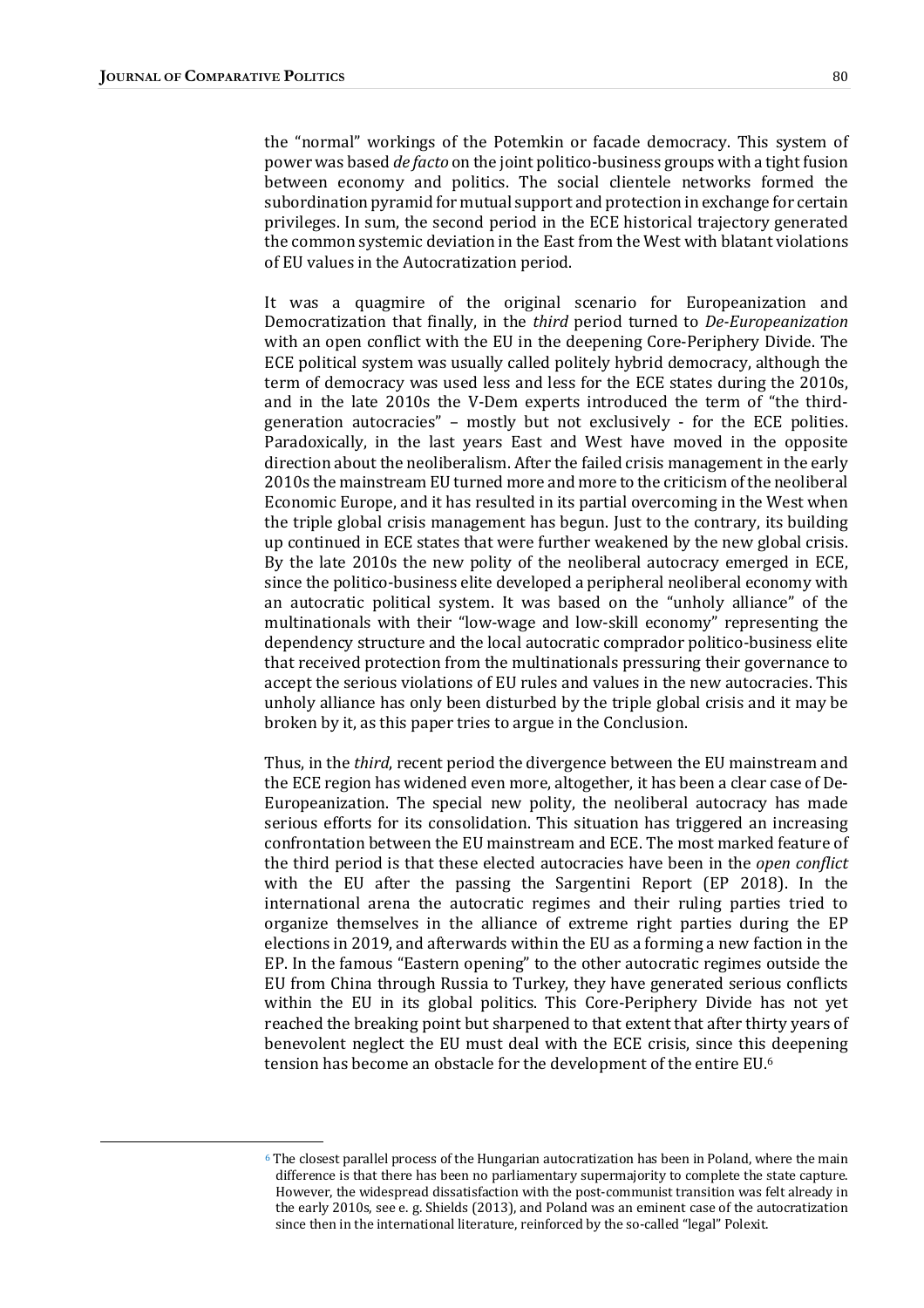## 4 THE TRIPLE CRISIS AS A CHALLENGE FOR REDEMOCRATIZATION **IN ECE**

Nowadays, the classical statement of Monnet that "Europe will be forged in crises" and will be the sum of the solutions adopted for those crises." (Monnet 1976) has been quite often mentioned. In this spirit of Monnet, the triple global crisis has been a creative crisis since it will bring the solution for the deep EU conflicts. The triple - socio-economic, ecological and pandemic - global crisis has induced radical changes in all the three interdependent dimensions of this complex crisis. However, so far just these new achievements have generated a deeper tension in the EU between the Core and Periphery. Originally, the establishment of the neoliberal dependency system in the new member states has been the systemic failure of the EU that by now has turned into the systemic threat to the EU, since the ECE countries are on the wrong side as an obstacle to the completion of this crisis management. The ongoing reorganization of the EU at the higher level of integration/federalization has led to a fateful confrontation between the Core and Periphery, in which even the alternative has emerged that some new member states must redemocratize or leave the EU. The project of "Re-unite EUrope" has been on the agenda since the early 2010s and by now this process has become unavoidable.<sup>7</sup>

The year of 2020 was a crucial phase in the EU, since the basic decisions were made in the triple crisis management. The early 2020s will still be a turbulent time for the EU to accomplish the "recovery" and to reform its decision-making institutions for the better governance to accomplish its new strategy. The EU must introduce the majority principle in the high-level decision-making and to give more space for the European Parliament and less for the Council. Among many other factors, the next elections - first in Germany and France - will be very important for the future of the EU in elaborating the long-term strategy and forwarding its implementation. But this is not enough. The biggest task ahead of the EU is the *citizenization*, extending the social rights of citizens as "social citizenship" in order being able to behave as true citizens. Namely, social citizenship involves two main dimensions in their strong synergies. First, participatory democracy as the citizens' participation in all steps of the policymaking process of initiation, decision-making, implementation and evaluation, for the substantial/sustainable democracy and full transparency in the political life. Second, this must be accompanied  $-$  in the favourite term of Eurofound  $-$  with the "upward convergence" of the EU citizens, based on human and social investment, which has been rightly the most advertised goal of the Next Generation EU.<sup>8</sup>

 $7$  Obviously, after the German elections on 26 September 2021 there will be a general assessment of the "Merkel epoch" in Germany and in the EU. So far it has been pointed out - as for instance Greubel and Pornschleger (2021, 2) argued - that Merkel had a good skill for the crisis management, but she had also a lack of strategic vision for the EU, that has been critical in the recent crisis management: "While crisis management is an important skill, Germany's actions throughout Europe's crisis decade was not embedded in a broader strategy. German EU policy is mostly defined as 'muddling through' the crises. In some cases, such as the euro crisis or authoritarian regression in Hungary and Poland, Merkel's tactic of patience even deteriorated the situation. ... It was only with the COVID-19 recovery plan that the Franco–German engine seemed back on track." All in all, the German politics observers have usually noted that Merkel will be remembered as a calm and rational crisis manager, a shrewd political tactician, and a natural consensus builder, who in the last years has lacked a bold vision for Germany and the EU.

<sup>&</sup>lt;sup>8</sup> There has been a long story preparing the role and responsibility of EU as the provider of social citizenship that has been culminating in the Porto Social Summit on 7-8 May 2021 (Council 2021).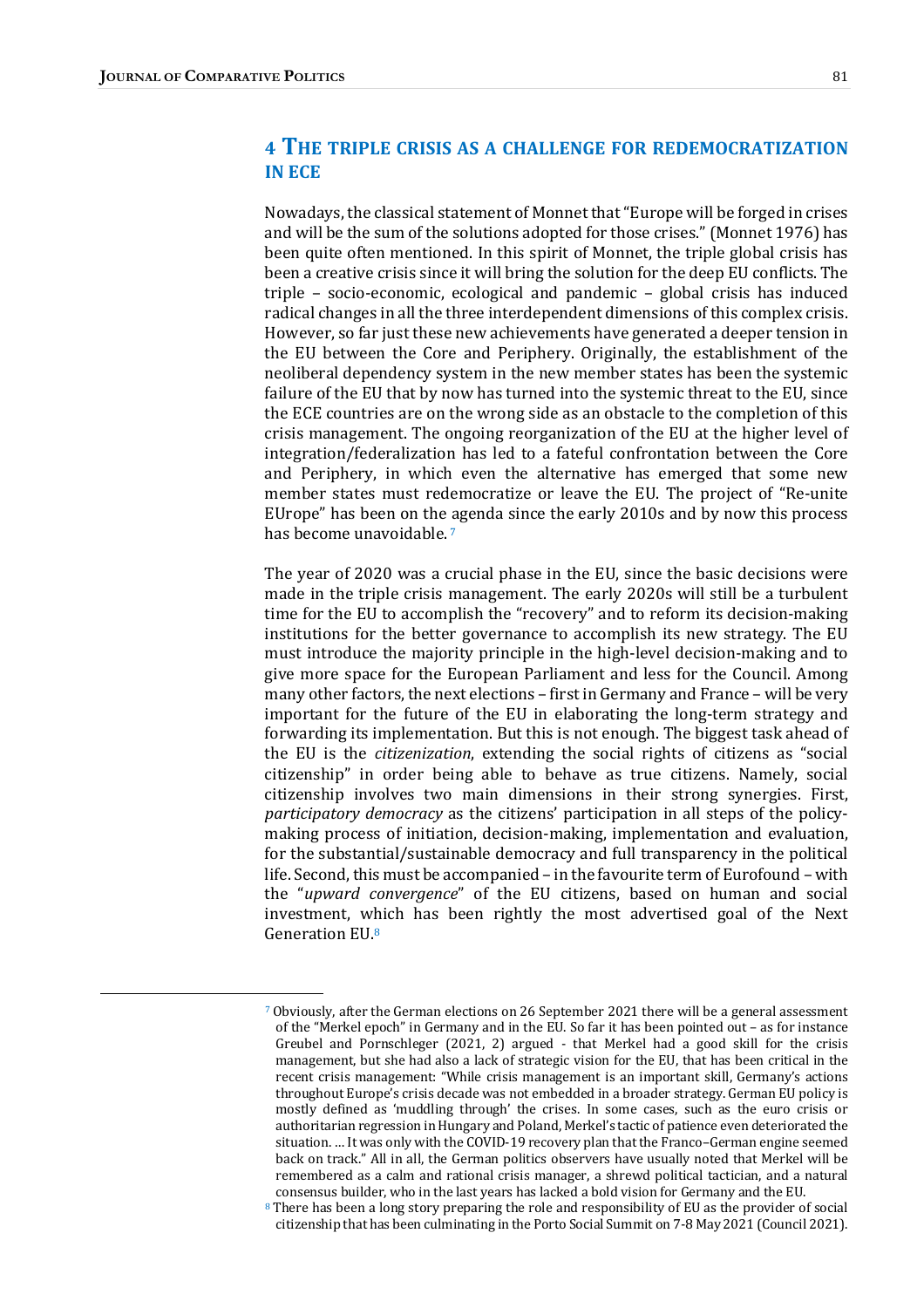The ECE autocracies are still going into the opposite direction. The current *State* of the Union public opinion survey in September 2021 shows this controversial situation quite clearly, both the diverging road between the EU democratic mainstream and the ECE autocracies on one side and the increasing tension within the ECE autocracies between the ruling elite and the population. The "State of the ECE countries" is that all ECE countries have developed their own "homegrown" disease, although to same extent they have also been "infected" in this ECE pandemic by the Hungarian  $-$  and/or by the Polish  $-$  disease of the more advanced aggressive autocracy. However, the mass dissatisfaction of the ECE population with their autocratic regimes opens the window of opportunity with a large popular drive for redemocratization.

The ECE societies are basically striving to the participatory democracy based on human investment, to reach the status of social citizenship. From Warsaw via Prague, Bratislava and Budapest to Ljubljana there is an increasing pressure of the citizens to return to the mainstream EU democratic developments. In general, as this *State of the Union* survey reports, the EU has a positive image among the ECE citizens, at least around the EU average. Moreover, this positive attitude is much more marked in concrete public policies, usually well above the EU average. Namely *first*, the ECE citizens are more satisfied with the EU solidarity in the pandemic than the EU average, second, their large majority – above 70 per cent – agrees that "the EU should only provide funds to Member States conditional upon their government's implementation of the Rule of Law and democratic principles", *third*, more than 80 per cent of the ECE citizens think that "there must be transparency and effective control on how the 'NextGenerationEU' funds are spent", and finally, *fourth*, just about one-third of the ECE population have the opinion that "my government can be trusted to use the 'NextGenerationEU' funds properly" (EP 2021c, 7-8, 21-22, 33-34, 51-52). The picture is clear, there is a widening/deepening gap between the ECE autocratic regimes and the ECE populations in the most salient questions. Therefore, the rule of law debate in the EU between the EU institutions and the ECE autocratic regimes is not marginal or legalistic, but it is vital and essential, in which the EU institutions – first the EP – represent the genuine interests of the ECE citizens in their efforts for redemocratization.9

The birth pangs of the "Re-unite EUrope" strategy could have also been felt in the State of the Union speech of Leyen in the EP on 15 September 2021. Following the tradition of the Commission's the conciliary approach as the usual conceptual frame, the drastic rule of law violations in the ECE countries have been marginalized. This issue has only been briefly discussed at the end of this official Report. Leyen has argued that the "dialogue" comes first, and it should lead to the "result". The tragedy is that the EU institutions have dealt with the "dialogue" about the rule of law violations  $-$  or the divergence of the new member states from the EU mainstream development – already in ten years, at least since the Tavares Report in 2013, but without any "result". Leyen has formulated the Commission's approach in the usual vague terms: "This is why we take a dual approach of dialogue *and* decisive action. This is what we did last week. And this

<sup>&</sup>lt;sup>9</sup> At the same time there has been a growing dissatisfaction among the ECE citizens with the marginalization of, and inaction in, the ECE crisis management in the EU decision-making bodies. As for instance Bánkuty-Balogh (2021, 181) has recently pointed out in an overview of media that the criticism of the "two-speed Europe" has recently been growing substantially in the V4 populations. Obviously, the ECE citizens know that they must cope with their own autocratic and corrupt elite, but they expect more active behaviour from the EU, too.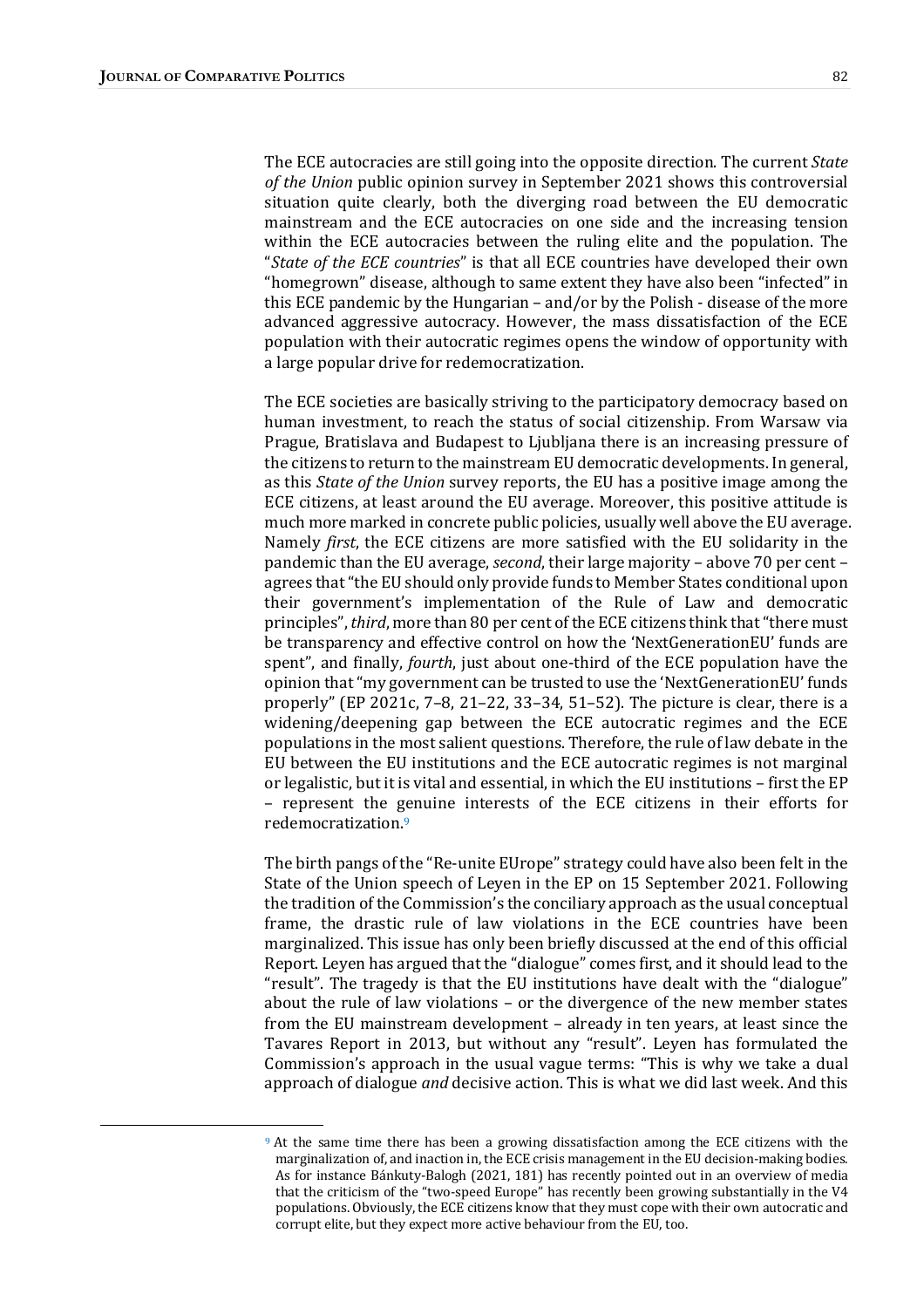is what we will continue to do. Because people must be able to rely on the right to an independent judiciary. The right to be treated equally before the law. Everywhere in Europe. Whether you belong to a majority or a minority." (EC 2021c, 11).

In the management of the triple crisis there has been an increase of criticism of the Merkel's conciliatory approach toward the "friendly" autocracies in Hungary and Poland (see e.g. Kluth 2020, 2021a,b). It has been reaching its peak in the evaluation of the Leyen Commission since it has been following the Merkel's conflict-avoiding policy. This approach has especially been very critical in EPC, above all by Riekeles analysis (2021a), representing the view of EPC, and finally in his outright criticism of Leyen's State of Union speech (2021b). Many other reactions have also been very negative about this annual Report, for instance Rodrigues (2021, 2), since in her opinion "the President was shy about the main issue. For the new phase of its project, Europe needs to make a democratic transformation of the way its democracy works at various levels. Firstly, in the light of the current authoritarian drifts, to ensure that the fundamentals of the rule of law are respected throughout its territory." Altogether, this "dialogue" has reached the critical point, since although the Commission has rejected the Hungarian application for the "recovery" resources, but without a detailed, wellargued and public condemnation of the destruction of democracy in Hungary with the long series of the deep rule of law violations. It applies also to Poland, and to some extent to all ECE countries. Indeed, the conciliatory approach only aggravates the problem with a vague reference in the speech to "some member states" and to the "age old" dialogue. In the present situation of this "age old" dialogue, the Commission has not been ready to start an open discussion about the rule of law violations in those "some member states" as it has been demanded from the EP. The tension between the two institutions has been so high that the EP has threatened the Commission, if further avoiding this direct confrontation with the ECE autocracies, to take this key issue to the European Court of Justice.<sup>10</sup>

This acute conflict between the basic EU institutions reveals that the rule of law violations in the ECE countries, first in Hungary and Poland are not marginal, but vital for the strategy of "Re-unite EUrope" and for the prosperous Next Generation EU recovery program. Although this debate will be continued for some time, but the necessity of the restructuration in the EU through its decisionmaking mechanism and for the recovery plan will soon prevail. As to the new member states, the first historical test was at their entry, and the second historical test for them is nowadays to take the opportunity offered by the management of the triple global crisis for the "re-entry" to the EU through their serious redemocratization.

### **REFERENCES**

- Ágh, Attila. 2016. "The Decline of Democracy in East-Central Europe: Hungary as the Worst-Case Scenario." Problems of Post-Communism 63 (5-6): 277-287.
- Agh, Attila. 2019a. Declining Democracy in East-Central Europe: The Divide in the EU and Emerging Hard Populism. Cheltenham: Edward Elgar.

<sup>&</sup>lt;sup>10</sup> See the bumpy road leading to this speech with deepening conflict between the Commission and the EP in EC (2020, 2021a, 2021b) and in EP (2020, 2021a, 2021b, 2021c), also in EUCO (2021) or the current report on the ECE autocracies (EIU 2021).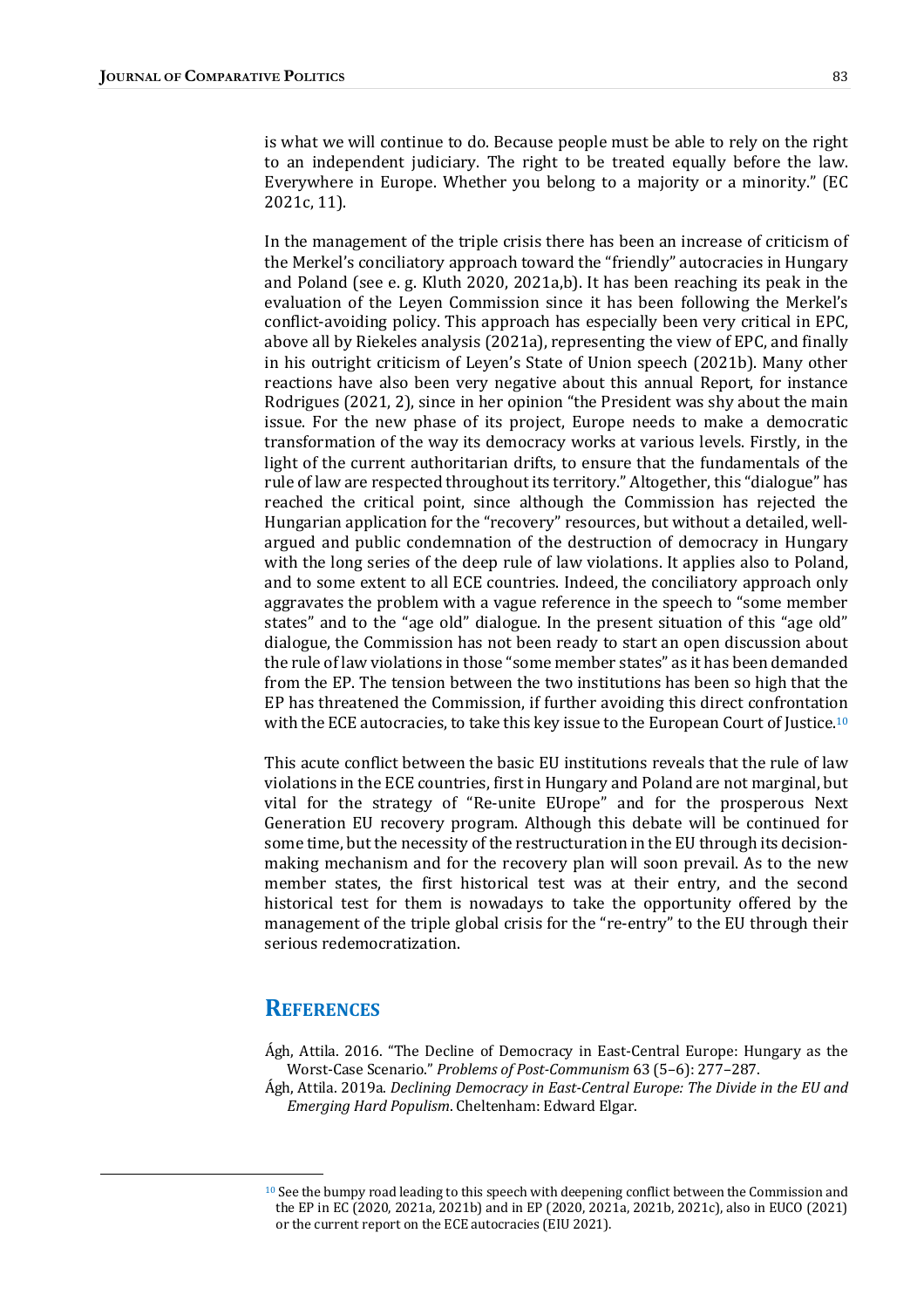- Ágh, Attila. 2019b. "The neoliberal hybrid in East-Central Europe: The 'treason of intellectuals' and its current re-assessment." Politics in Central Europe 15 (3): 355-381.
- Ágh, Attila. 2020a. "The Bumpy Road of the ECE region in the EU: Successes and failures in the first fifteen years." *Journal of Comparative Politics* 13 (1): 23-45.
- Ágh, Attila. 2020b. "Rethinking the historical trajectory of ECE in the EU: From the 'original sin' in democratization to redemocratization." Politics in Central Europe 16  $(2): 367 - 398.$
- Ágh, Attila. 2021. Awaking Europe in the Triple Crisis. Cheltenham: Edward Elgar.
- Amnesty International. 2015. Their backs to the wall: Civil society under pressure in Hungary. Available

at https://www.amnesty.org/en/documents/eur27/0001/2015/en/.

- Bayer, Lili and Zosia Wanat. 2021. "5 ways the EU's democracy crisis could end." Politico, 3 August 2021. Available at https://www.politico.eu/article/five-ways-the-eusdemocracy-crisis-could-end/.
- Bánkuty-Balogh, Lilla Sarolta. 2021. "Novel Technologies and Geopolitical Strategies: Disinformation Narratives in the Countries of the Visegrád Group." Politics in Central Europe 17 (2): 165-195.
- Berman, Sheri. 2021. "The consequences of neoliberal capitalism in eastern Europe." Social Europe. Available at https://socialeurope.eu/the-consequences-of-neoliberalcapitalism-in-eastern-europe.
- Bugarič, Bojan. 2014. Protecting Democracy and the Rule of Law in the European Union: The Hungarian Challenge. London: London School of Economics.
- Cody, Melvin. 2017. "Neoliberalism, Authoritarianism and the Crisis of Democracy." Available and a state of the state of the state of the state of the state of the state of the state of the state of the state of the state of the state of the state of the state of the state of the state of the state of th

https://www.academia.edu/32082182/Neoliberalism\_Authoritarianism\_and\_the\_Cr isis of Democracy Theoretical Perspective?auto=download&email work card=dow nload-paper.

- CoE, Council of Europe. 2020. Annual report on the media freedom. Available at https://rm.coe.int/annual-report-en-final-23-april-2020/16809e39dd.
- CoE, Council of Europe. 2021. Annual Democracy Report 2021. Available at https://www.coe.int/en/web/portal/-/democracy-is-in-distress-finds-the-councilof-europe-secretary-general-s-annual-report-for-2021.

Coman, Ramona and Luca Tomini. 2014. "A Comparative Perspective on the State of Democracy in Central and Eastern Europe." Europe-Asia Studies 66 (6): 853-858.

- Coman, Ramona and Clara Volintiru. 2021. "Anti-liberal ideas and institutional change in Central and Eastern Europe." European Politics and Society, available at https://www.tandfonline.com/doi/abs/10.1080/23745118.2021.1956236.
- Council. 2021. Porto Social Summit, 7-8 May 2021, available at https://www.consilium.europa.eu/en/meetings/europeancouncil/2021/05/07/social-summit/.
- Dale, Gareth and Adam Fabry. 2018. "Neoliberalism in Eastern Europe and the former Soviet Union." Research Gate. 31 March 2018, available at https://www.researchgate.net/publication/324124093\_with\_Adam\_Fabry\_Neoliber alism in Eastern Europe and the Former Soviet Union.
- Darvas, Zsolt. 2014. "The convergence dream 25 years on." Bruegel. Available at http://www.bruegel.org/nc/blog/detail/article/1528-the-convergence-dream-25 years-on/.
- EC, European Commission. 2020. On the democracy action plan, 3 December 2020, available at at https://eur-lex.europa.eu/legalcontent/EN/TXT/?uri=COM%3A2020%3A790%3AFIN&qid=1607079662423.
- EC, European Commission. 2021a. EU Rule of Law Report 2021, available at https://ec.europa.eu/info/sites/default/files/communication\_2021\_rule\_of\_law\_rep ort\_en.pdf.
- EC, European Commission. 2021b. Rule of Law Report 2021 Hungary, available at https://ec.europa.eu/info/sites/default/files/2021\_rolr\_country\_chapter\_hungary\_e n.pdf.
- EC, European Commission. 2021c. Europe. Back to the Future. September 2021, available at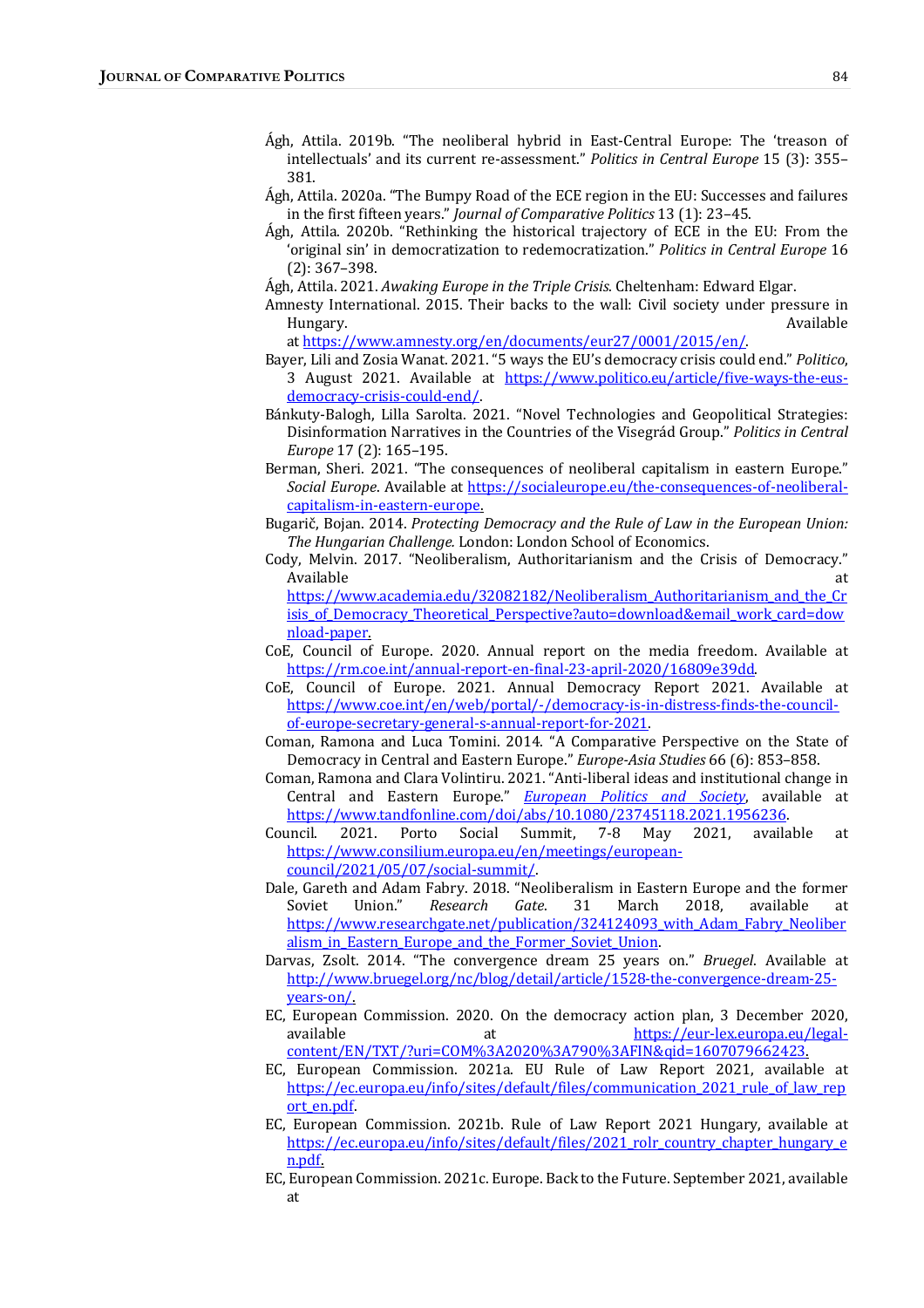https://ec.europa.eu/info/sites/default/files/soteu\_2021\_achievements\_and\_timeli ne\_en.pdf.

- EIU, Economist Intelligence Unit. 2015. Democracy Index 2014. Available at https://www.eiu.com/public/topical\_report.aspx?campaignid=DemocracyIndex201 5.
- EIU, Economist Intelligence Unit. 2021. Democracy Index 2020. Available at https://www.eiu.com/n/campaigns/democracy-index-2020.
- Emmanouilidis, Janis. 2018. "The need to 'Re-unite Europe." EPC, available at https://www.emmanouilidis.eu/download/Emmanouiilidis--The-need-to-Re-unite-EUrope.pdf?m=1548849699&.
- EP, European Parliament. 2018. Sargentini Report, 12 September 2018, available at https://www.europarl.europa.eu/doceo/document/A-8-2018-0250\_EN.html.
- EP, European Parliament. 2020. European Parliament resolution on 16 January 2020 on ongoing hearings under Article  $7(1)$  regarding Poland and Hungary, available at https://www.europarl.europa.eu/doceo/document/TA-9-2020-0014\_EN.pdf.
- EP, European Parliament. 2021a. Commission's Rule of Law Report 2020, 24 June 2021, available at https://www.europarl.europa.eu/doceo/document/TA-9-2021-0313\_EN.html.
- EP, European Parliament. 2021b. Guidelines of conditionality for the protection of the Union budget, 8 July 2021, available at https://www.europarl.europa.eu/doceo/document/TA-9-2021-0348\_EN.pdf.
- EP, European Parliament. 2021c. Flash Eurobarometer, State of the Union, September 2021, available at https://www.europarl.europa.eu/at-your-service/files/beheard/eurobarometer/2021/soteu-flash-survey/soteu-2021-report-en.pdf.
- EUCO. 2021. Conclusions, 24–25 June 2021, available at https://www.consilium.europa.eu/en/press/pressreleases/2021/06/25/european-council-conclusions-24-25-june-2021.
- Financial Times. 2021a. Angela Merkel has dealt Europe's authoritarian leaders a trump card, 26 May 2021, available at https://www.ft.com/content/a2c58fd4-e055-4373a2c6-ba7cca780549.
- Financial Times. 2021b. Orban government not 'reliable steward' of EU funds, 6 July 2021, available at https://www.ft.com/content/4d79583c-f5a1-40be-93dccae27e6c713f?desktop=true&segmentId=d8d3e364-5197-20eb-17cf-2437841d178a#myft.
- Gellner, Ernest. 1996. Conditions of Liberty: Civil Society and its Rivals. London: Penguin Books.
- Ghodsee, Kristen and Mitchell Orenstein. 2021. Taking Stock of Shock: Social Consequences of the 1989 Revolutions. Oxford and London: Oxford University Press.
- Greubel, Johannes and Sophie Pornschlegel. 2021. After Merkel: Where will Germany stand in Europe? 22 July 2021, EPC, available at https://www.epc.eu/en/Publications/After-Merkel-Where-will-Germany-stand-in-Europe~4123c8.
- Higgins, Andrew. 2021. Populist Leaders in Eastern Europe Run into a Little Problem: Unpopularity, The New York Times, 21 June 2021, available at https://www.nytimes.com/2021/06/21/world/europe/eastern-europe-populistleaders-unpopular.html?searchResultPosition=3.
- Innes, Abby. 2014. "The Political Economy of State Capture in Central Europe." Journal of Common Market Studies 52 (1): 88-104.
- Kluth, Andreas. 2020. Merkel's Deal with Hungary and Poland Is a Compromise Too Far, Bloomberg. 10 December 2020, available at https://finance.yahoo.com/news/merkel-deal-hungary-poland-compromise-182954661.html?guccounter=1&guce\_referrer=.
- Kochenov, Dimitry Vladimirovich and Aleksejs Dimitrovs. 2021. Solving the Copenhagen Dilemma, available at https://verfassungsblog.de/solving-the-copenhagen-dilemma.
- Kofas, Jon. 2021. Neoliberal Totalitarianism and the Social Contract, available at https://www.academia.edu/35633932/Neoliberal\_Totalitarianism\_and\_the\_Social\_ Contract docx?auto=download&email work card=download-paper.
- Lebow, David. 2019. "Trumpism and the Dialectic of Neoliberal Reason." Perspectives on Politics 17 (2): 380-398.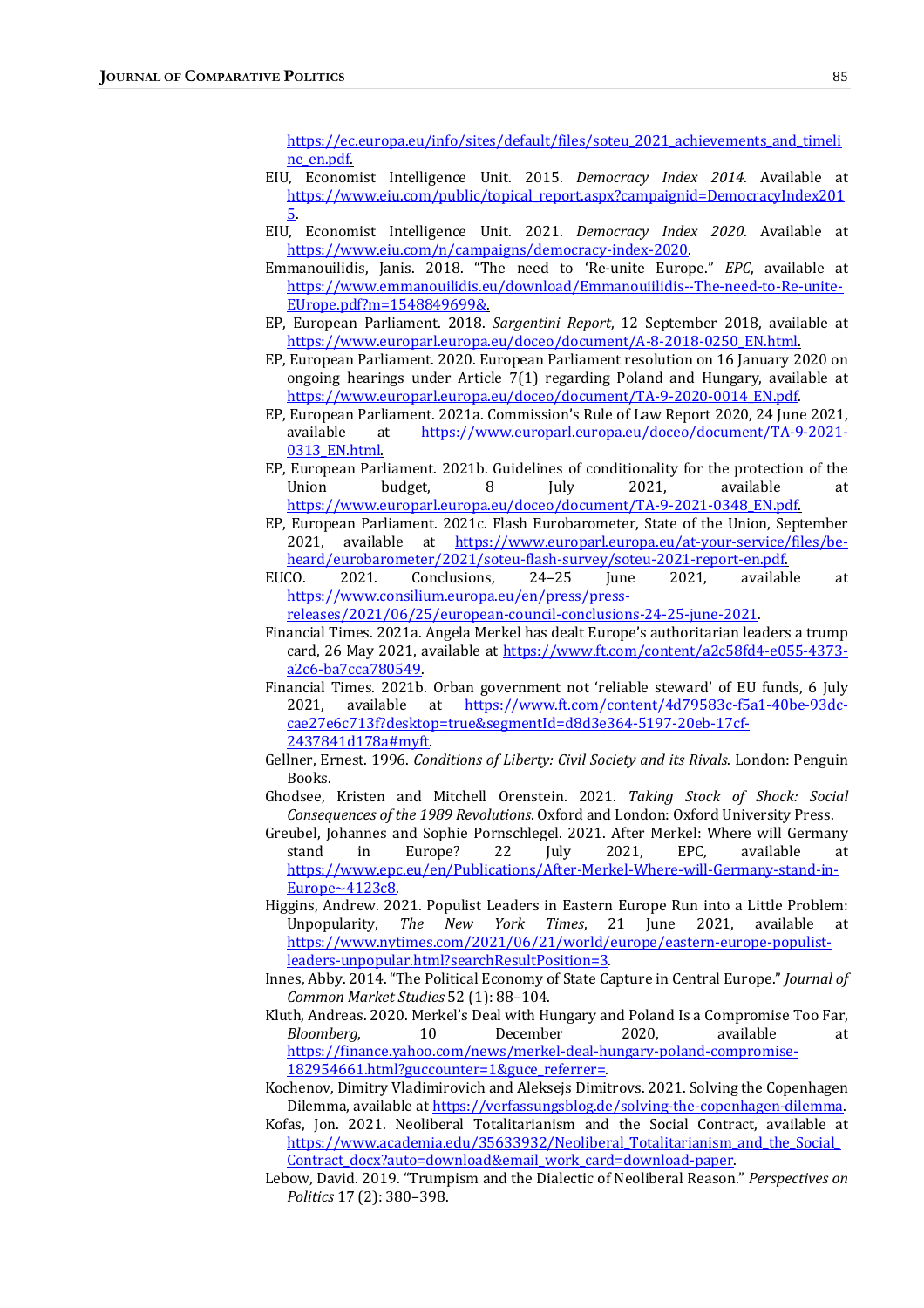- Liddle, Roger. 2016. 'A new deal for Europe.' Policy Network, available at http://www.policy-network.net/pno\_detail.aspx?ID=5108&title=A-new-deal-for-Europe.
- Lovec, Marko, Katerina Koci and Zlatko Sabic. 2021. "The stigmatization of Central Europe via (failed) socialization initiative." Journal of International Relations and Development 24: 890–909.
- Lührmann, Anna. 2021. "Disrupting the autocratization sequence: towards democratic resilience." Democratization 28 (5): 1017-1039.
- Maurice, Eric. 2021. Protecting checks and balances to save the Rule of Law, Fondation Robert Schuman, available at https://www.robert-schuman.eu/en/doc/questions-deurope/qe-590-en.pdf.
- Means, Alexander and Graham Slater. 2019. "The dark mirror of capital: on postneoliberal formations and the future of education." Discourse 40 (2): 162-175.
- Merkel, Wolfgang and Anna Lührmann. 2021. "Resilience of democracies: responses to illiberal and authoritarian challenges." Democratization 28 (5): 869-884.
- Riekeles, Georg. 2021a. The von der Leyen Commission: On trial again, EPC, 29 April 2021, available at https://epc.eu/en/Publications/The-von-der-Leyen-Commission-On-trial-again~3e763c.
- Riekeles, Georg. 2021b. The von der Leyen Commission. Time to reset, regroup and get things done, *EPC*, 13 September 2021, available at https://www.epc.eu/en/Publications/The-von-der-Leyen-Commission-Time-toreset~41d19c.
- Rodrigues, Maria. 2021. The State of the Union the two sides of a speech The Progressive Post, 16 September 2021, available at https://progressivepost.eu/thestate-of-the-union-the-two-sides-of-a-speech.
- Rupnik, Jacques and Jan Zielonka. 2013. "The State of Democracy 20 Years on: Domestic and External Factors." East European Politics and Societies 27 (3): 1–25.
- Sabatini, Christopher and Ryan C. Berg. 2021. Autocrats Have a Playbook, Now Democrats Need One Too, Foreign Policy, 10 February 2021, available at https://foreignpolicy.com/2021/02/10/autocrats-have-a-playbook-nowdemocrats-need-one-too.
- Shields, Stuart. 2013. "Neoliberalism Redux: Poland's Recombinant Populism and Its Alternatives." Critical Sociology 41 (4-5): 659-678.
- Stark, David. 1996. "Recombinant Property in East European Capitalism." American Journal of Sociology 101 (4): 993-1027.
- Tavares, Rui. 2013. Draft Report on the situation of human rights: standards and practices in Hungary, European Parliament, Committee on Civil Liberties, Justice and Home Affairs, 2012/2130(INI), 2 May 2013, available at http://www.europarl.europa.eu/sides/getDoc.do?pubRef=-

//EP//NONSGML+COMPARL+PE-508.211+02+DOC+PDF+V0//EN&language=EN. 

- Tomini, Luca. 2014. "Reassessing Democratic Consolidation in Central and Eastern Europe and the Role of the EU." Europe-Asia Studies 66 (6): 859-891.
- V-Dem. 2021. Autocratization Turns Viral, Democracy Report 2021, available at https://www.v-dem.net/en/publications/democracy-reports.

#### TRETJI VAL AVTOKRATIZACIJE V VZHODNIIN SREDNJI EVROPI

Vzhodno-srednjeevropske države so od začetka 2010-ih let razvile »tretjo generacijo avtokracije«. Te avtokracije so uvedli z »ujetjem demokracije« in z velikim odklonom od glavnine EU. V primerjavi s prejšnjimi tradicionalnimi tipi avtokracije je tretja generacija avtokracije ustvarila radikalne inovacije z vzporednim razvojem formalno demokratičnih in neformalno avtokratskih oblik pri izgradnji institucij. Ustvarili so demokratično fasado formalno-ustavnih